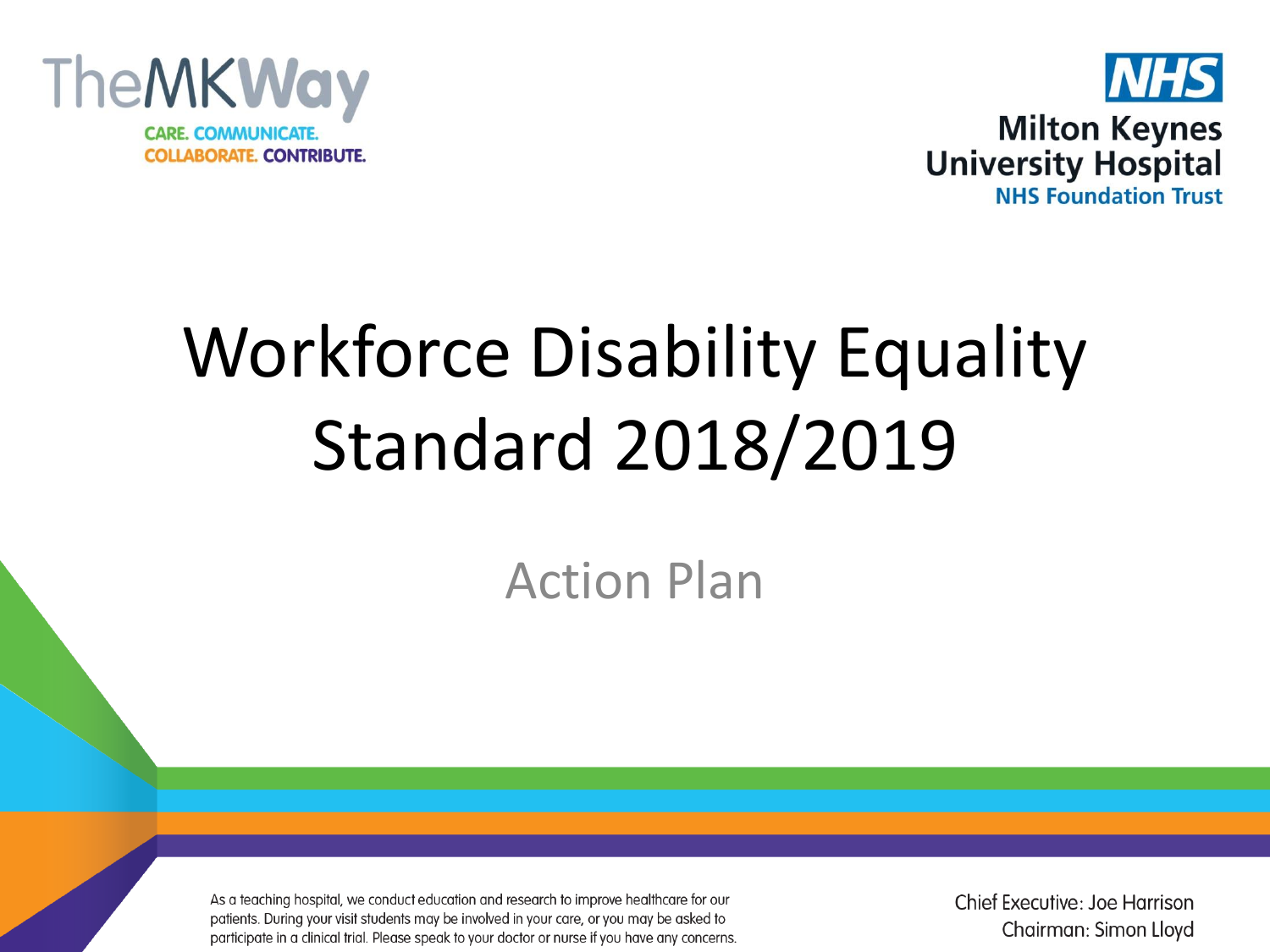



# WDES Return Highlights

The 2018/2019 WDES return highlighted the following:

The highest proportion of disabled employees is within Band 3

Disabled employees are not more likely to enter the capability procedure than non-disabled employees

Disabled employees are more likely to receive abuse/bullying/harassment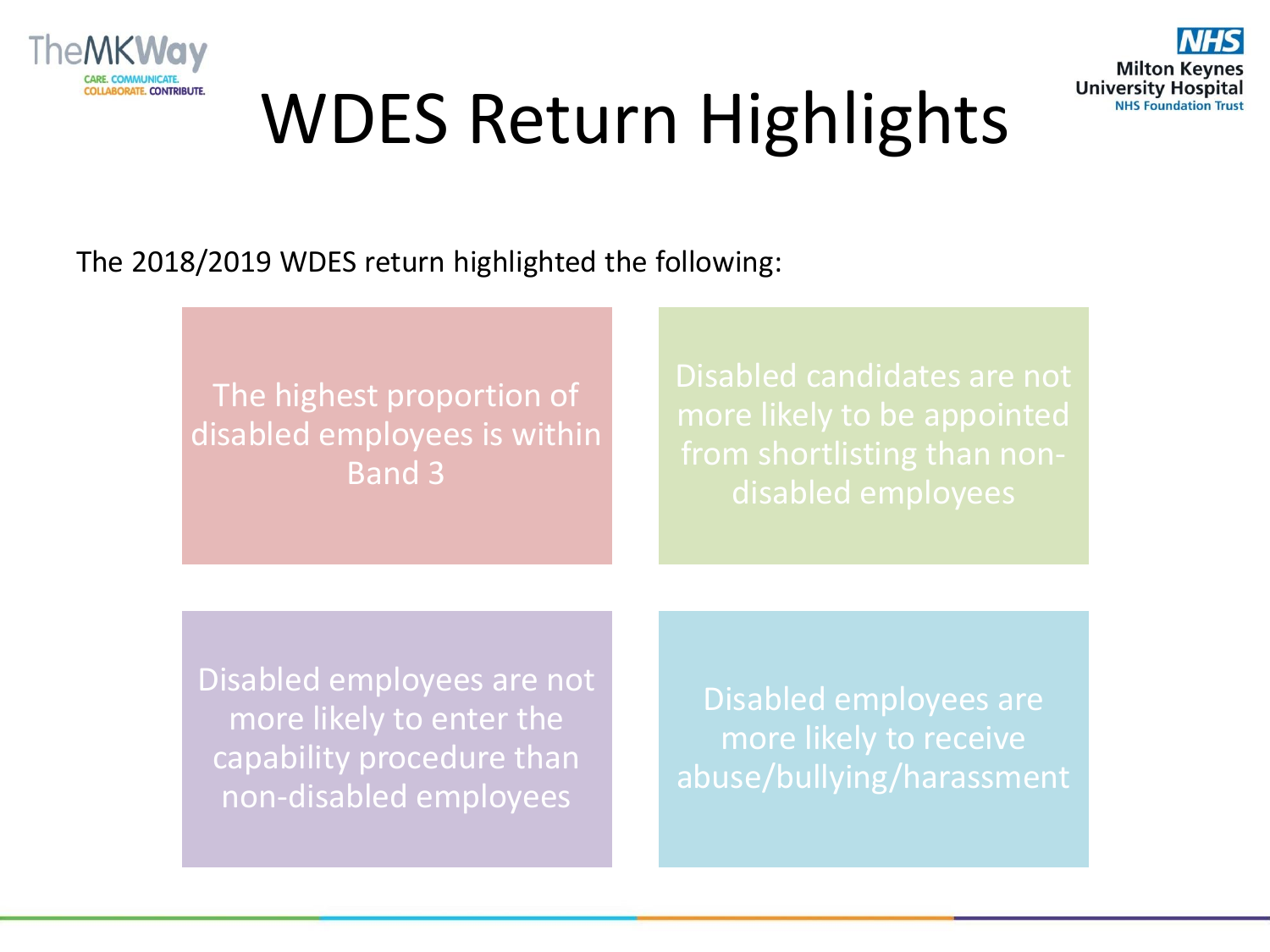



## WDES Action Plan

Through engagement with the Trust's Disability Network, the following action plan has been created (p. 1/3)

| <b>Action</b>                                                                                   | <b>Area of Focus</b>                             | <b>Due Date</b> | <b>Action Owner</b>       |
|-------------------------------------------------------------------------------------------------|--------------------------------------------------|-----------------|---------------------------|
| Create and roll-out<br>training for<br>managers on<br>implementing<br>reasonable<br>adjustments | Bullying/Harassment<br>Recruitment<br>Capability | Q4<br>2019/2020 | <b>Head of Inclusion</b>  |
| Implement Head of<br><b>Equality, Diversity</b><br>and Inclusion role                           | All                                              | Q4<br>2019/2020 | <b>HR</b>                 |
| <b>Promote Disability</b><br>Network – ensure<br>the network is<br>employee-led                 | All                                              | Q4<br>2019/2020 | <b>Disability Network</b> |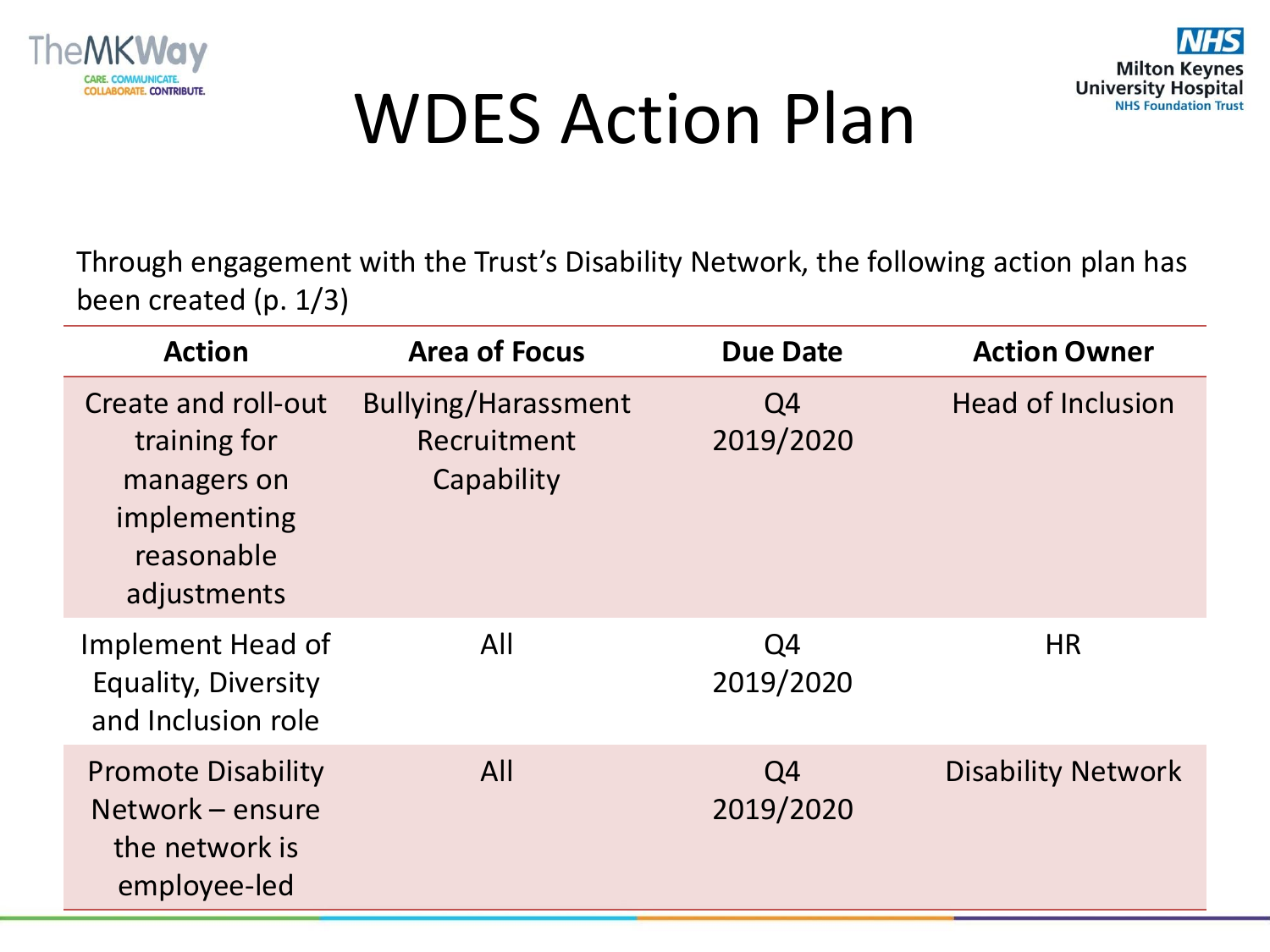



### WDES Action Plan

#### (p. 2/4)

| <b>Action</b>                                                                                              | <b>Area of Focus</b>                             | <b>Due Date</b> | <b>Action Owner</b>                                 |
|------------------------------------------------------------------------------------------------------------|--------------------------------------------------|-----------------|-----------------------------------------------------|
| Implement new<br>Grievance<br>Procedure with<br>focus on<br>discrimination (incl.<br>Dignity at Work)      | Bullying/Harassment                              | Q4<br>2019/2020 | <b>HR</b>                                           |
| Create a defined<br>process for<br>implementing,<br>managing and<br>reviewing<br>reasonable<br>adjustments | Bullying/Harassment<br>Recruitment<br>Capability | Q4<br>2019/2020 | <b>HR</b><br><b>Staff Health &amp;</b><br>Wellbeing |